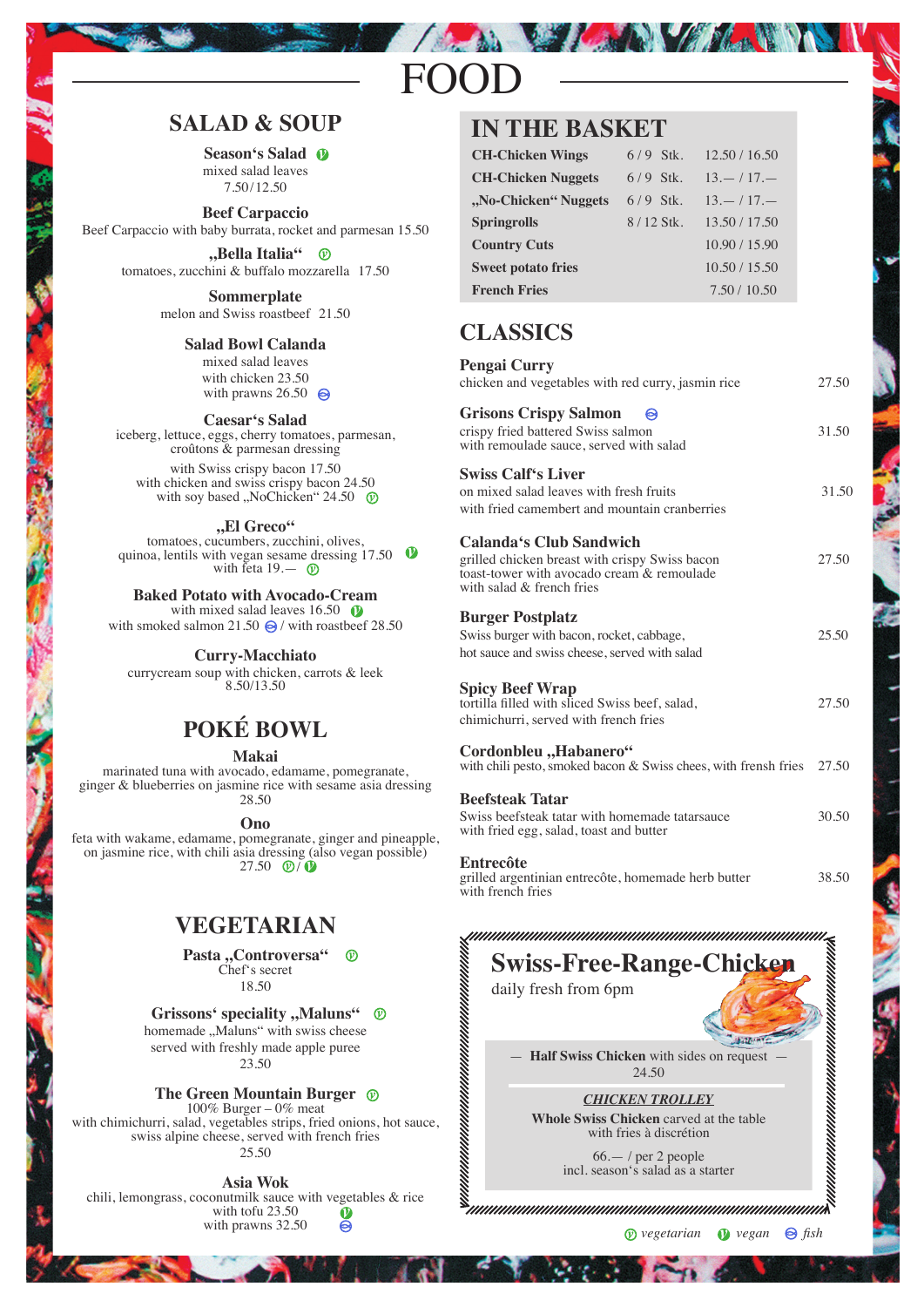# **BY THE GLASS**

### **WHITE**

**Bordeaux Blanc AOC** 7.50/49.— Dourthe No 1, Bordeaux France Sauvignon blanc

**Grillo** 8.—/53.— Aegades Sizilien, Erice DOC, Italy

**Cuvée Blanche** 9.—/61.— Castle Schloss Salenegg, Maienfeld GR Assemblage Pinot noir & Chardonnay

#### **RED**

**Pimenta** 7.50/49.— Alentejo, Portugal Touriga Nacional, Touriga Franca, Alicante Bouschet

**Perelada 5 Finques** 8.50/56. Reserva, Castillo Perelada, Spain Cabernet Sauvignon, Merlot, Syrah, Samsó, Garnatxa, Monastrell

**Bordeaux Rouge AOC** 9.—/61.— Dourthe No 1, Bordeaux France Merlot & Cabernet Sauvignon

**Cotinelli Reserve** 9.—/61.— Malans GR, Switzerland Pinot Noir

# **APÉRO**

**Lillet ,, Wild Berry"** 12.50 Calanda "Fizz" Gin, Gazzoza, Glatsch 12.50 **Apérol–Spritz** 11.50 **Cüpli Franciacorta** 11.50 ––– NON-ALCOHOLIC ––– **Ginger Beer** 2dl 5.50 **Chinotto, Gazzosa, Aranciata**

2.75dl 5.50

### **BOTTELED BEER**

**Heineken** 5% 3,3dl 6.50

**Sol** 4.5% 3dl 6.50

**Calanda Radler** 2.0% 3,3dl 6.50

**Calanda Edelbräu** 5.2% 3,3dl 6.50

**Erdinger Pikantus** 7.3% 3,3dl 6.20

**Murphy's Irish Stout, Irland** 4% 5dl 8.50 / in der Dose

**Erdinger Non Alcoholic** < 0.5% regular or with grapefruit flavor 3dl 6.50

# **BOTTELED** BEVERAGE

The big the state of the state of the state of

#### **WHITE**

**Només**, Castillo Perelada Garnatxa Blanca, Spain 49.—

**White Edition IGT** Plozza Vini Chardonnay, Valtellina, Italy 59.—

#### **RED**

**Numero Uno IGT**, Plozza Vini Nebbiolo Valtellina, Italy 87.—

**ROSÉ 11 Minutes**, Pasqua Trevenezie IGT Venetien, Italy  $9 - 61$ .

**SPARKLING** méthode champenoise **Franciacorta DOCG**, Plozza Vini<br>Rrut 11.50/78  $11.50 / 78.$ **Perla**, Weingut Grendelmeier Zizzers, Switzerland 85.—

**Homemade IceTeas** garnished with fresh fruits

**"Max & Moritz"** Red Fruits 3dl 6.60 / 5dl 8.60

**"Tropical"** Lemongras-Pinaple 3dl 6.60 / 5dl 8.60

# **WINE CELLAR**

**Quatr Nas DOC** Barbera, Nebbiolo, Cabernet Sauvignon, Pinot Nero Podere Rocche dei Manzoni, Langhe, Italy 99.

**Arnione Bolgheri DOC** Cabernet Franc, Cabernet Sauvignon, Merlot, Petit Verdot Toscana, Italy 99.

**Bricco dell'Uccellone** Barbera d'Asti Braida / Giacomo Bologna Piemont, Italy 105.

**Valduero Reserva Premium 6 años** Tempranillo Bodegas Valduero Ribeira de 1 Duero, Spain 115.

**Zona Zepa Monastrell** Senorio de Barahonda

Yecla, Spain 119.—

*Ask our staff about vintage.*

# **FINGER-FOOD**

| <b>Prezel</b>             | $4-$ |
|---------------------------|------|
| <b>Small Garlic Bread</b> | 4.50 |
| Olives & Parmesan         | 6.50 |
| <b>Tortillachips</b>      | 6.50 |
| with avocado cream        |      |

# **DRAUGHT BEER**

**Calanda** 4.8% 3dl 5.— / 5dl 7.50 / 1l 14.—

**Calanda Glatsch** 4.8% 3dl 5.— / 5dl 7.50 / 1l 14.—

**Ittinger Klosterbräu** 5.6% 3dl 5.70 / 5dl 8.50 / 1l 15.50

**Erdinger Urweiss** 4.9% 3dl 5.70 / 5dl 8.50 / 1l 15.50

**SIM** 

# **BEER-SPECIAL**

**«Blade» – ice-cold beer barrel to tap at the table by yourself**

| 8 Liter Heineken               | $104 -$ |
|--------------------------------|---------|
| 8 Liter Birra Moretti          | $104 -$ |
| Available only on reservation. |         |

**Beer of the Month** recommended by our service staff 2.5dl 4.60

**CONTRACTOR**